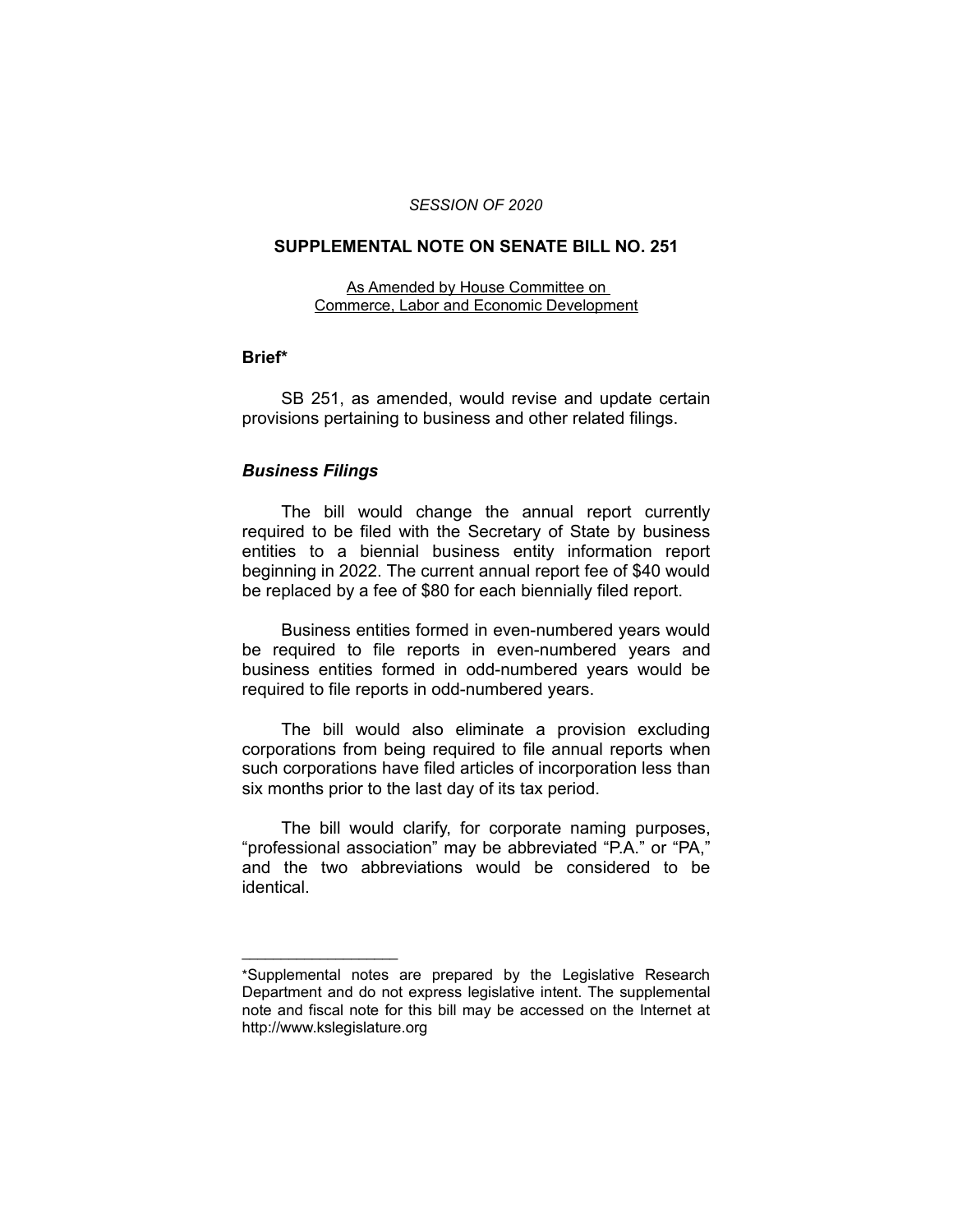The bill would allow for business filings with the Secretary of State to be signed *via* electronic signature.

The bill would eliminate various obsolete references to previously repealed statutes related to business filings.

### *Blanket Music Licenses*

The bill would repeal statutes requiring blanket music licenses and related documents to be filed with the Secretary of State and providing for service of process upon the Secretary of State in any legal action related to blanket music licenses.

### *Series Limited Liability Companies (Series LLCs)*

The bill would delay implementation of the following series LLC provisions from July 1, 2020, to July 1, 2022, which were enacted in 2019 HB 2039:

- Merger or consolidation of series LLCs;
- Reinstatement of canceled series LLC certificates of designation;
- Restated certificates of designation;
- Extensive amendment, restructuring, and expansion of the main statute governing series LLCs;
- Other series LLC amendments in the Revised Limited Liability Company Act, including statutes regarding cancellation of articles of organization, notice by filing with the Secretary of State, fees for documents provided by the Secretary of State, reinstatement of canceled or forfeited articles of organization, annual reports, and tax periods; and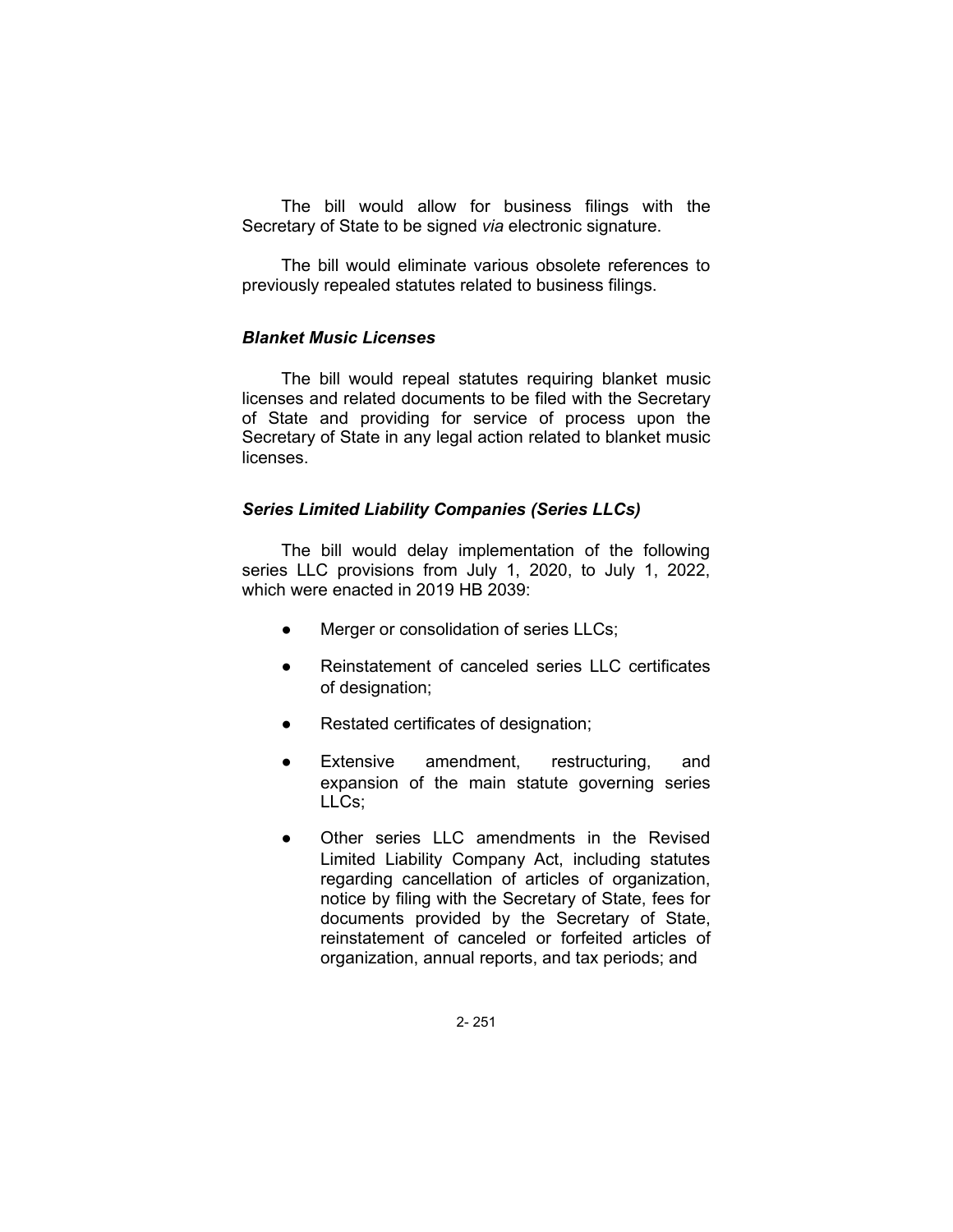Series LLC provisions in the Business Entity Standard Treatment (BEST) Act and the Uniform Commercial Code.

## *Street Address Definition*

The bill would define "street address" within the Kansas Uniform Partnership Act to be the location including the number, street, city, and postal code.

### **Background**

On March 17, 2020, the House Committee on Commerce, Labor and Economic Development (House Committee) added the contents of SB 424, as amended by the Senate Committee of the Whole, to SB 251 and passed the bill.

# *SB 251*

The bill was introduced by Senator Olson. In the Senate Committee on Commerce (Senate Committee) hearing, Senator Olson and representatives of the Kansas Chamber of Commerce and the National Federation of Independent Business testified in support of the bill. They indicated the bill would lessen the administrative and compliance burden on businesses. The Secretary of State offered written-only neutral testimony on the bill. No other testimony was provided.

The Senate Committee amended the bill by replacing a provision that would have given business entities an option to file reports annually, biennially, or triennially with a requirement that the report be filed biennially beginning in 2022.

In the House Committee hearing, Senator Olson and representatives of the Office of the Secretary of State,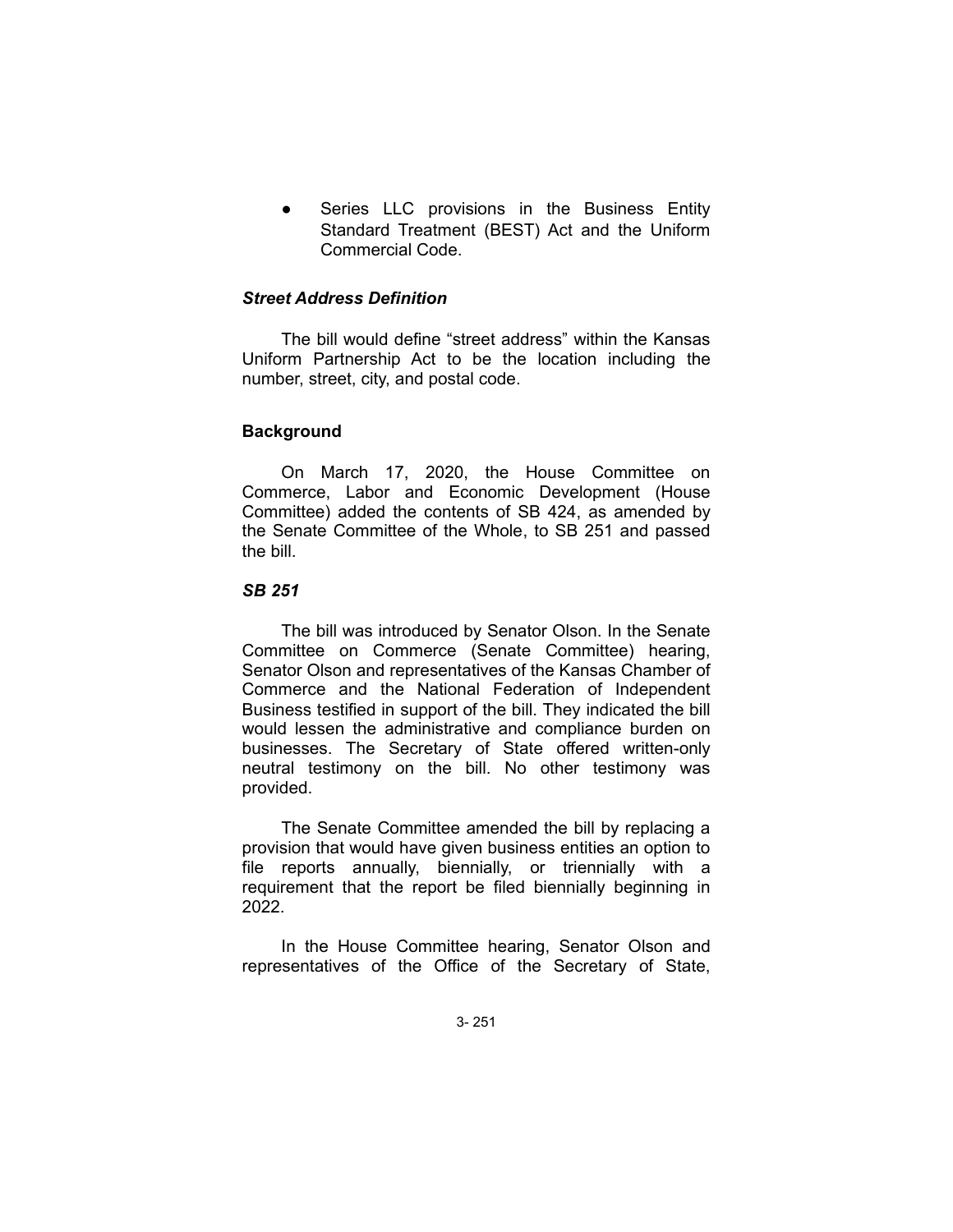Kansas Chamber of Commerce, and the National Federation of Independent Business testified in support of the bill. They indicated the bill would lessen the administrative and compliance burden on businesses. No other testimony was provided.

According to the fiscal note prepared by the Division of the Budget on the bill as introduced, the Secretary of State indicates enactment of the bill would increase agency expenditures in FY 2020 by \$125,512 and in FY 2021 by \$108,612, and would require the addition of 2.0 FTE employees beginning in FY 2021. Any fiscal effect associated with enactment of the bill is not reflected in *The FY 2021 Governor's Budget Report*. However, upon the Senate Committee amending the bill, a representative of the Secretary of State indicated the amendment to the bill would eliminate the requirement of increased expenditures and additional employees.

#### *SB 424*

The bill was introduced by the Senate Committee at the request of the Office of the Secretary of State.

In the Senate Committee hearing, a representative of the Office of the Secretary of State provided proponent testimony, stating the bill contains a number of administrative updates identified by the Secretary of State during a comprehensive review of the Secretary's statutory responsibilities. No neutral or opponent testimony was provided.

The Senate Committee of the Whole adopted a technical amendment.

In the House Committee hearing, a representative of the Office of the Secretary of State provided proponent testimony, stating the bill contains a number of administrative updates